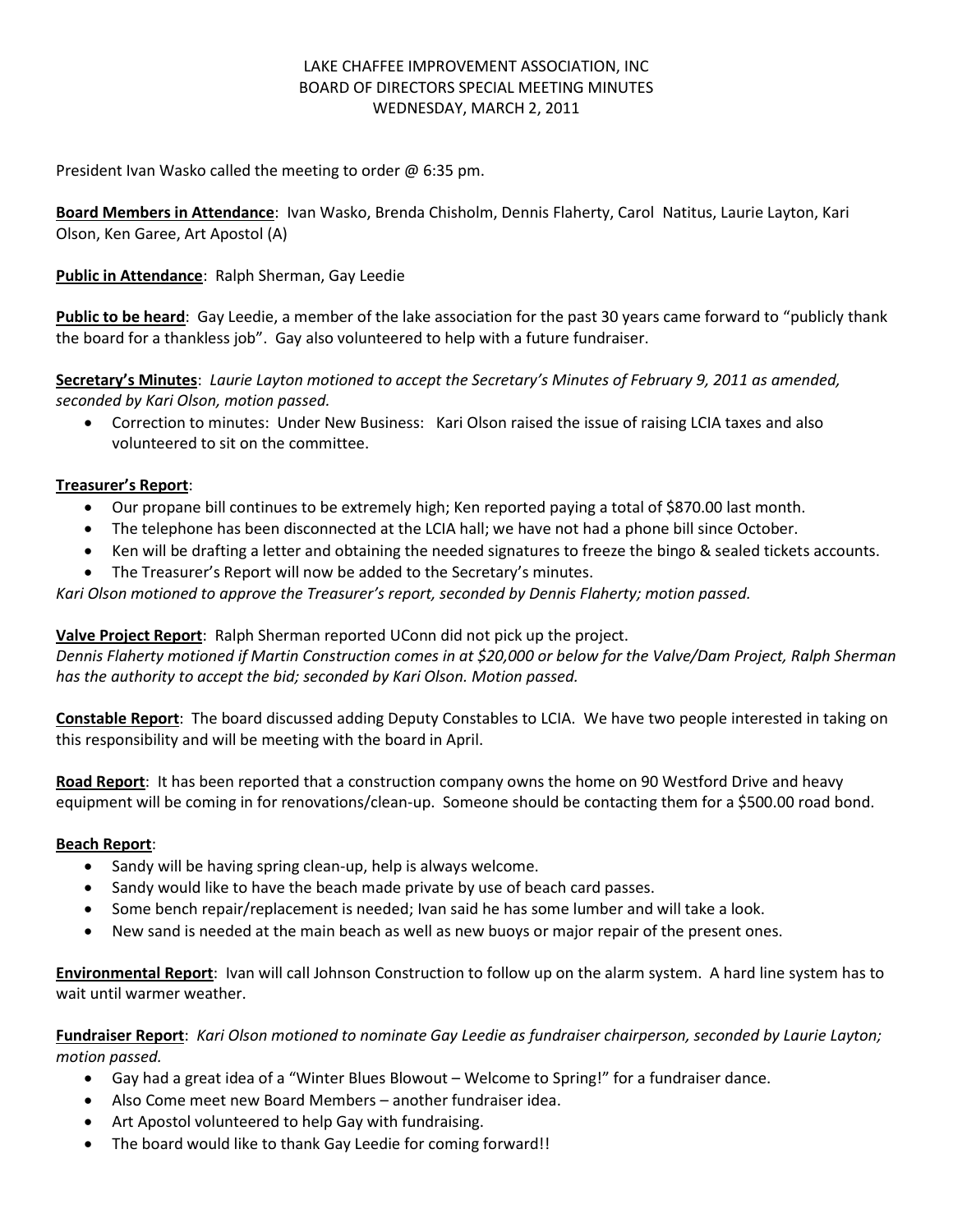## **Correspondence**:

- The board received letters from previous bingo players asking that bingo be re-opened. The letters had numerous signatures from past bingo players. At this time we will not be re-opening bingo.
- The board received a letter of resignation from Ed Chisholm, the board declined Ed Chisholm's resignation.

## **Old Business**:

- Ivan Wasko will be contracting with Professional Lock & Safe to change the locks at the Chaffee Hall; each board member who receives a key will pay a \$20.00 deposit.
- Brenda will follow-up on the boat launch project at Mother's Beach.
- Some of the key points we talked about that we want in our plowing contract:
	- 1. Must start at 2" of snow, no more than 5" of accumulation
	- 2. Contractor must stay here.
	- 3. Equipment must be in proper and safe working condition.
	- 4. Proper equipment will be required.
	- 5. Visual inspection will be required.
	- 6. Roads must be cleared as wide as possible to a minimum of 9 feet wide.
	- 7. Roads must be kept in safe, passable condition.
	- 8. Roads cannot be closed without proper authorization.

These are just some of the thoughts the board had…….there will be much more in the final contract.

The contract for sanding will also go out to bid just in case Hipsky decides not to sand next season.

### **New Business**:

- By-laws are supposed to be followed by all property owners on Lake Chaffee; there are some homeowners in violation of some of the rules and regulations. Art Apostol would like to go through the By-laws item by item. Perhaps all new homeowners should be given a copy of the by-laws.
- *A note for all LCIA homeowners, a copy of the by-laws is available on the website at[: www.lakechaffee.org](http://www.lakechaffee.org/)*

Meeting adjourned @ 8:47 p.m.

Respectfully Submitted,

Brenda Chisholm, LCIA Secretary